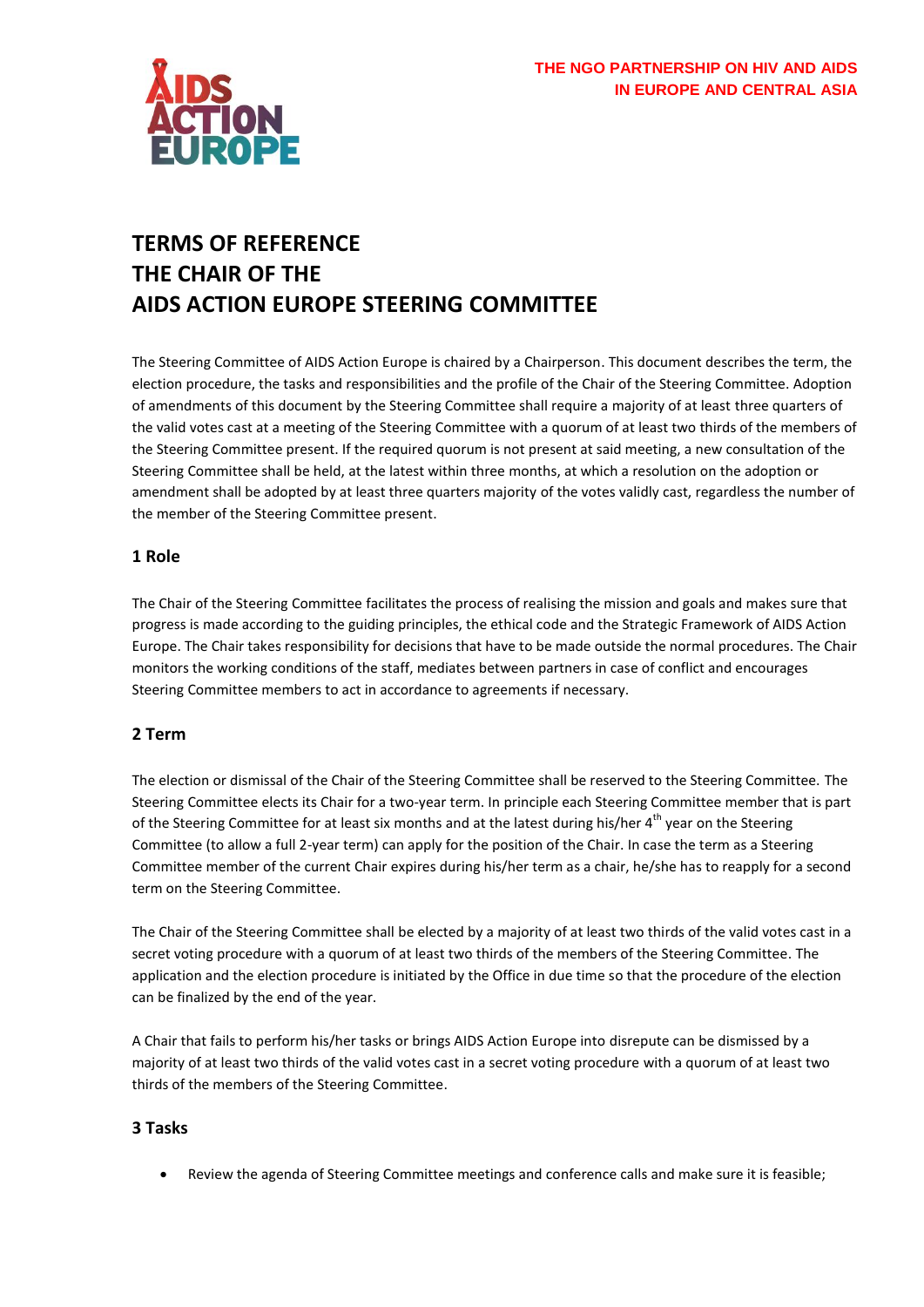

- See to it that meetings are adequately prepared;
- Follow up on the work plan and the budget;
- Give feedback or input to the staff of the office;
- Keep in touch at least monthly with the staff and meet twice a year with the staff in the office for a supportive work meeting;
- Assist in meetings with (possible) sponsors when required;
- Mediate in case of conflict between Steering Committee members, other members, or with partners.

### **4 Responsibilities**

The Chair fulfils his/her activities in close collaboration with the Executive Coordinator.

The staff of the office can take any decision within the framework of their job description. The Steering Committee is responsible for any major important strategic decision. In the case of a strategic decision that has to be made in a timeframe that does not allow members of the Steering Committee to be properly consulted, the Chair will take responsibility. In this case, the decision has to be confirmed by the Steering Committee at the first meeting or conference call.

Within the approved budget, the Chair can take responsibility for urgent adjustments in the budget up to 5000 euro; the total of the budget however can´t be exceeded without approval of the Steering Committee.

The Steering Committee decides by consensus whenever possible. However, if an important decision is due and consensus cannot be achieved in the available timeframe, the Chair may propose a vote on the subject. In the unlikely event of a tied outcome, the Chair has the casting vote

The Chair can represent the Steering Committee in all written agreements that are in accordance to Steering Committee decisions; he or she can for example sign memoranda of understanding.

### **5 Profile**

Above the profile of a Steering Committee member, the Chair has excellent communication skills, is able to negotiate and is encouraging when giving feedback.

#### **6 Time involvement and reimbursement**

In order to fulfil the role of Chair adequately and give the necessary feedback, the Chair has to be available for an extra 10 days a year in surplus of the usual Steering Committee members' engagement of 15 days. While Steering Committee members are expected to voluntarily contribute their working time, the additional extra working days (maximum 10 yearly) will be reimbursed according to a reasonable per diem rate, to be decided upon by the Steering Committee case-by-case.